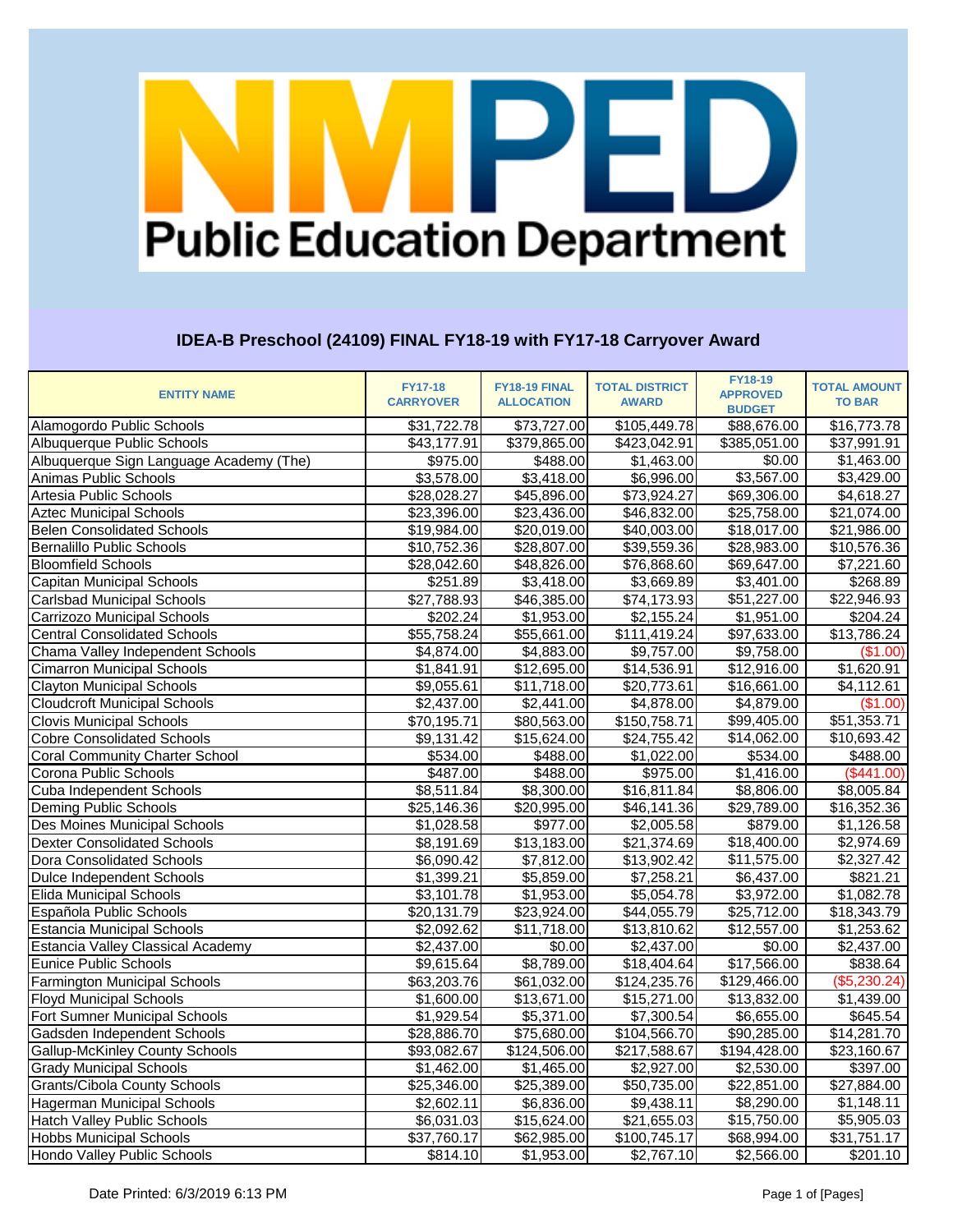# VIPED **Public Education Department**

### **IDEA-B Preschool (24109) FINAL FY18-19 with FY17-18 Carryover Award**

| <b>ENTITY NAME</b>                             | <b>FY17-18</b><br><b>CARRYOVER</b> | FY18-19 FINAL<br><b>ALLOCATION</b> | <b>TOTAL DISTRICT</b><br><b>AWARD</b> | <b>FY18-19</b><br><b>APPROVED</b> | <b>TOTAL AMOUNT</b><br><b>TO BAR</b> |
|------------------------------------------------|------------------------------------|------------------------------------|---------------------------------------|-----------------------------------|--------------------------------------|
|                                                |                                    |                                    |                                       | <b>BUDGET</b>                     |                                      |
| Horizon Academy West                           | \$990.50                           | \$1,953.00                         | \$2,943.50                            | \$2,748.00                        | \$195.50                             |
| <b>House Municipal Schools</b>                 | \$1,409.70                         | \$4,394.00                         | \$5,803.70                            | \$4,704.00                        | \$1,099.70                           |
| J. Paul Taylor Academy                         | \$0.00                             | \$488.00                           | \$488.00                              | \$0.00                            | \$488.00                             |
| <b>Jal Public Schools</b>                      | \$10,021.92                        | \$12,695.00                        | \$22,716.92                           | \$13,428.00                       | \$9,288.92                           |
| Jemez Mountain Public Schools                  | \$5,849.00                         | \$5,859.00                         | \$11,708.00                           | \$11,710.00                       | (\$2.00)                             |
| Jemez Valley Public Schools                    | \$5,849.00                         | \$5,859.00                         | \$11,708.00                           | $\overline{$}5,273.00$            | \$6,435.00                           |
| La Promesa Early Learning Center               | \$975.00                           | \$488.00                           | \$1,463.00                            | \$439.00                          | \$1,024.00                           |
| Lake Arthur Municipal Schools                  | \$614.20                           | \$2,930.00                         | \$3,544.20                            | \$2,960.00                        | \$584.20                             |
| Las Cruces Public Schools                      | \$86,930.44                        | \$139,154.00                       | \$226,084.44                          | \$200,448.00                      | \$25,636.44                          |
| Las Vegas City Public Schools                  | \$0.00                             | \$8,300.00                         | $\overline{$8,300.00}$                | \$8,261.00                        | \$39.00                              |
| Logan Municipal Schools                        | \$2,264.41                         | \$5,371.00                         | \$7,635.41                            | \$5,346.00                        | \$2,289.41                           |
| Lordsburg Municipal Schools                    | \$27,783.00                        | \$27,831.00                        | \$55,614.00                           | \$25,048.00                       | \$30,566.00                          |
| Los Alamos Public Schools                      | \$11,341.16                        | \$19,530.00                        | \$30,871.16                           | \$25,044.00                       | \$5,827.16                           |
| Los Lunas Public Schools                       | \$60,810.18                        | $\overline{$}52,244.00$            | $\overline{$}113,054.18$              | \$107,903.00                      | \$5,151.18                           |
| <b>Loving Municipal Schools</b>                | \$825.23                           | \$6,836.00                         | \$7,661.23                            | \$6,804.00                        | \$857.23                             |
| Lovington Municipal Schools                    | \$22,235.92                        | \$34,178.00                        | \$56,413.92                           | \$52,277.00                       | \$4,136.92                           |
| Magdalena Municipal Schools                    | \$1,789.94                         | \$11,230.00                        | \$13,019.94                           | \$11,197.00                       | \$1,822.94                           |
| <b>Maxwell Municipal Schools</b>               | \$1,635.58                         | \$2,441.00                         | \$4,076.58                            | \$3,775.00                        | \$301.58                             |
| <b>Melrose Municipal Schools</b>               | \$1,582.60                         | \$4,394.00                         | \$5,976.60                            | \$4,491.00                        | \$1,485.60                           |
| Mesa Vista Consolidated Schools                | \$4,387.00                         | \$4,394.00                         | \$8,781.00                            | \$4,849.00                        | \$3,932.00                           |
| Mission Achievement and Success Charter School | \$1,462.00                         | \$1,465.00                         | \$2,927.00                            | \$2,927.00                        | \$0.00                               |
| Montessori Elementary School (The)             | \$1,462.00                         | \$488.00                           | \$1,950.00                            | \$1,511.00                        | \$439.00                             |
| Mora Independent Schools                       | \$6,336.00                         | \$6,347.00                         | \$12,683.00                           | \$12,686.00                       | (\$3.00)                             |
| Moriarty-Edgewood School District              | \$10,953.32                        | \$44,920.00                        | \$55,873.32                           | \$53,218.00                       | \$2,655.32                           |
| <b>Mosquero Municipal Schools</b>              | \$1,490.74                         | \$1,953.00                         | \$3,443.74                            | \$3,189.00                        | \$254.74                             |
| Mountainair Public Schools                     | \$8,148.31                         | \$7,812.00                         | \$15,960.31                           | \$14,885.00                       | \$1,075.31                           |
| NM School for the Blind and Visually Impaired  | \$93.00                            | \$977.00                           | \$1,070.00                            | \$972.00                          | \$98.00                              |
| NM School for the Deaf                         | \$1,950.00                         | \$1,953.00                         | \$3,903.00                            | \$1,758.00                        | \$2,145.00                           |
| North Valley Academy                           | \$1,462.00                         | \$488.00                           | \$1,950.00                            | \$1,950.00                        | \$0.00                               |
| Pecos Independent School District              | \$13,071.75                        | \$7,324.00                         | \$20,395.75                           | $\overline{$}14,637.00$           | \$5,758.75                           |
| Peñasco Independent Schools                    | \$2,956.06                         | \$4,883.00                         | \$7,839.06                            | \$6,569.00                        | \$1,270.06                           |
| Pojoaque Valley Public Schools                 | \$2,925.00                         | \$2,930.00                         | \$5,855.00                            | \$3,277.00                        | \$2,578.00                           |
| <b>Portales Municipal Schools</b>              | \$15,941.55                        | \$26,854.00                        | \$42,795.55                           | \$39,381.00                       | \$3,414.55                           |
| Quemado Independent Schools                    | \$3,266.01                         | \$1,953.00                         | \$5,219.01                            | \$3,904.00                        | \$1,315.01                           |
| Questa Independent Schools                     | \$5,562.00                         | \$2,930.00                         | \$8,492.00                            | \$5,856.00                        | \$2,636.00                           |
| <b>Raton Public Schools</b>                    | \$6,934.63                         | \$27,342.00                        | \$34,276.63                           | \$27,720.00                       | \$6,556.63                           |
| <b>Red River Valley Charter School</b>         | \$1,462.00                         | \$0.00                             | \$1,462.00                            | \$1,462.00                        | \$0.00                               |
| Reserve Independent Schools                    | \$3,438.00                         | \$5,371.00                         | \$8,809.00                            | \$7,539.00                        | \$1,270.00                           |
| Rio Rancho Public Schools                      | \$42,274.36                        | \$52,732.00                        | \$95,006.36                           | \$83,739.00                       | \$11,267.36                          |
| <b>Roswell Independent Schools</b>             | \$78,311.11                        | \$95,699.00                        | \$174,010.11                          | \$157,173.00                      | \$16,837.11                          |
| <b>Ruidoso Municipal Schools</b>               | \$8,332.65                         | \$27,831.00                        | \$36,163.65                           | \$31,119.00                       | \$5,044.65                           |
| San Jon Municipal Schools                      | \$1,607.85                         | \$4,394.00                         | \$6,001.85                            | \$3,955.00                        | \$2,046.85                           |
| Sandoval Academy of Bilingual Education        | \$0.00                             | \$488.00                           | \$488.00                              | \$439.00                          | \$49.00                              |